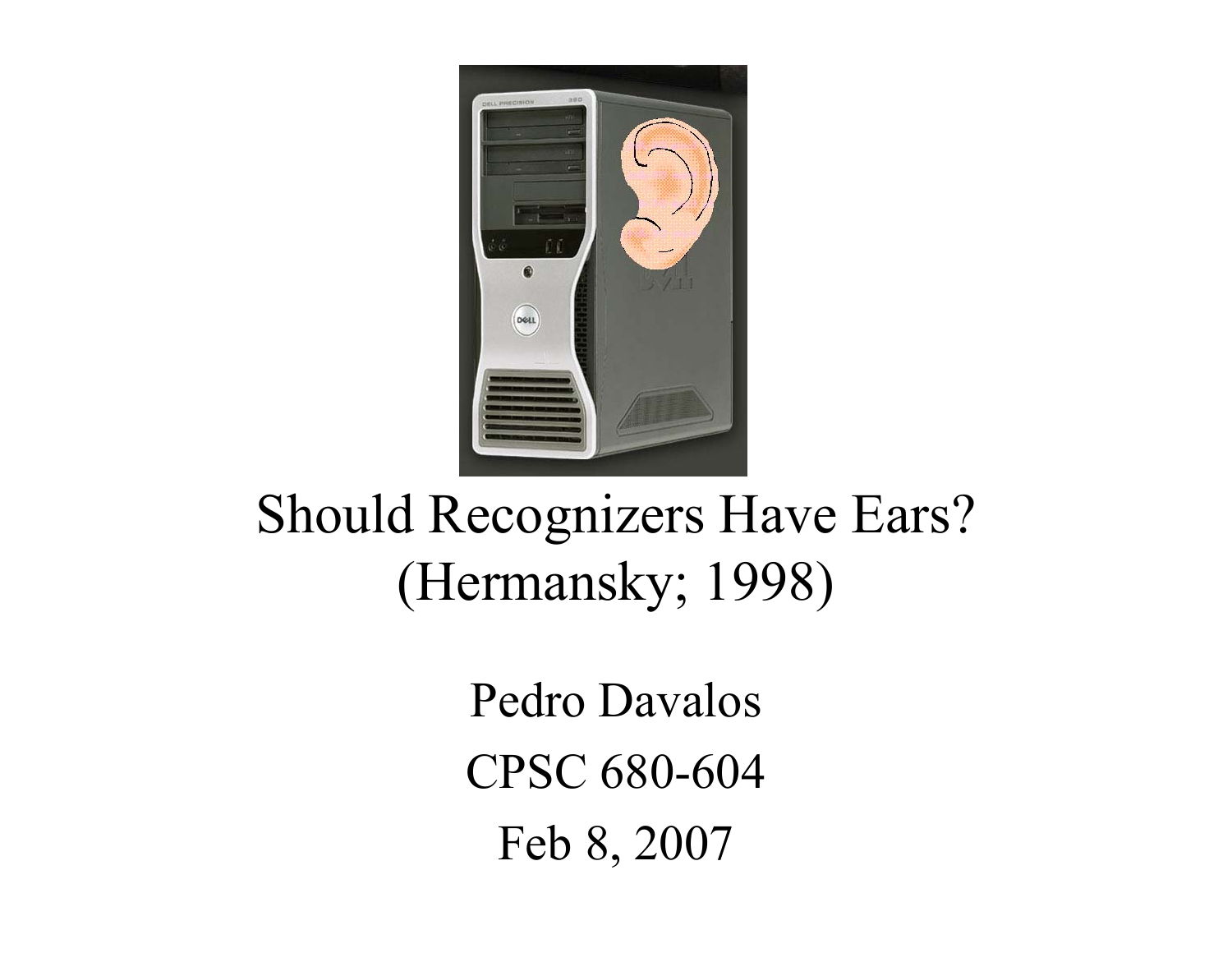## Outline

- Background
- Analysis
- Spectral Domain (PLP)
- Temporal Domain (RASTA)
- Partial Information
- Conclusions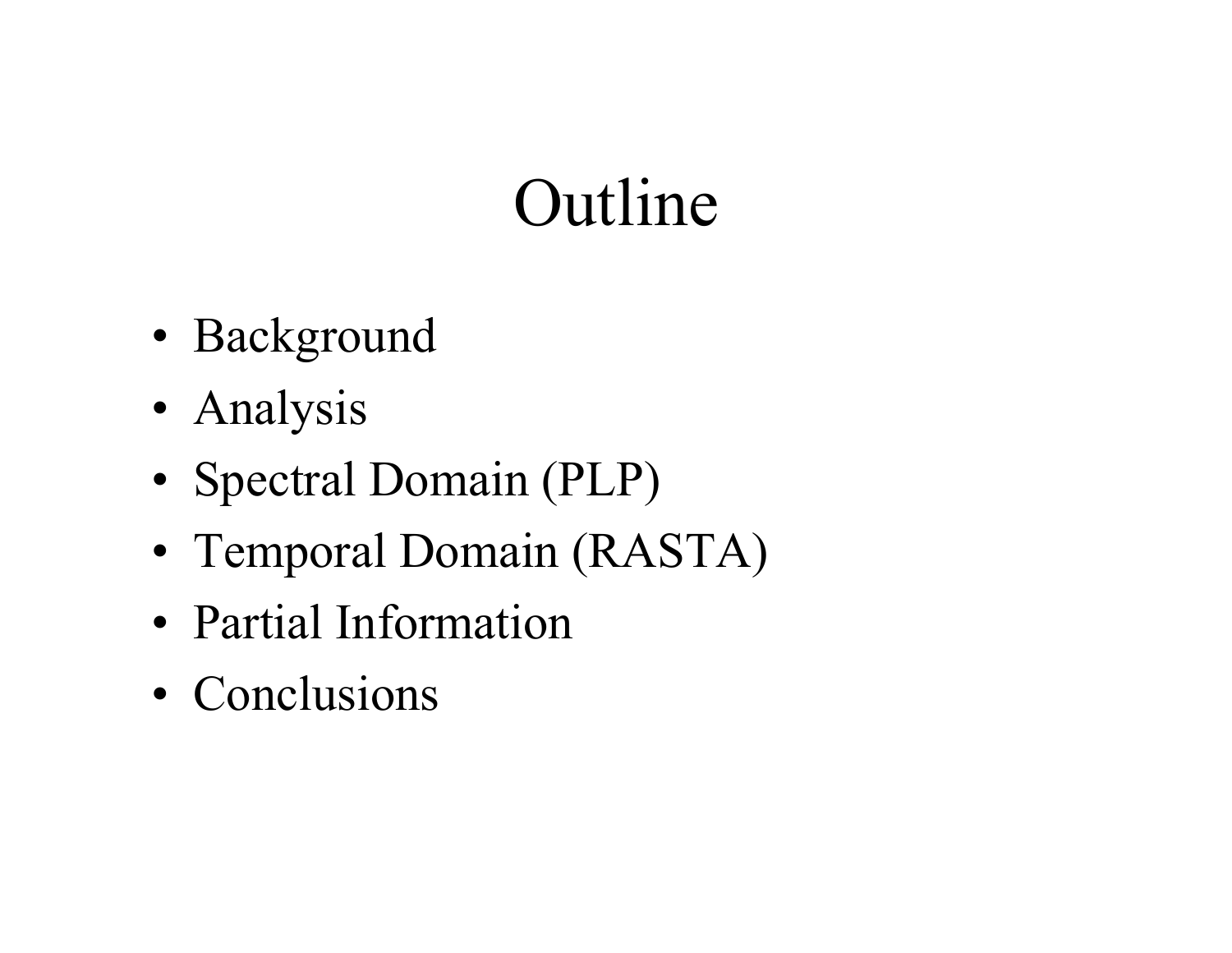## Background: Traditional ASR

- $\bullet$  Tradeoff between Knowledge and Training Data
	- Built-in knowledge would make a redundant ASR
	- – Successful "Traditional" ASRs require:
		- Extensive training data for each particular application
		- Extremely controlled environment
- • "Traditional" Statistical ASRs (ie. Hidden Markov Model)
	- Avoid Complete Speech Model
	- –Pattern Classification based on Training Data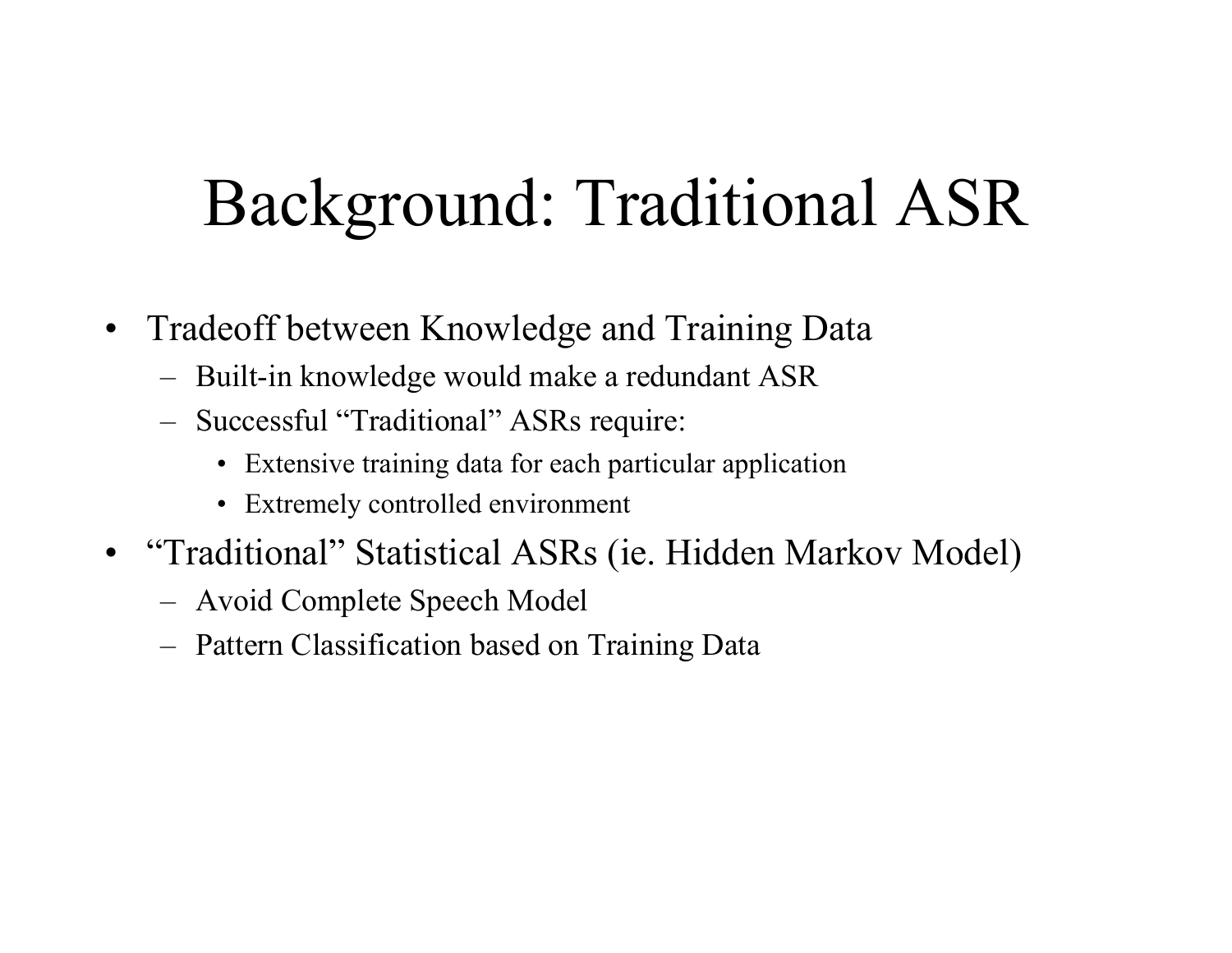## Background: Issues with Statistics

- Issues associated with "traditional" statistical ASRs:
	- – Classifier trained with large variance data will not be optimized for any particular sub-problem
	- Not scalable and not easily flexible for new problems
	- Knowledge Representation is not transparent
		- Fuzzy behavior, poor re-use of knowledge: No learning
	- – Optimization requires hand-crafting or "fudging" probabilities
		- Hard Coding for specific applications, conditions, and environments.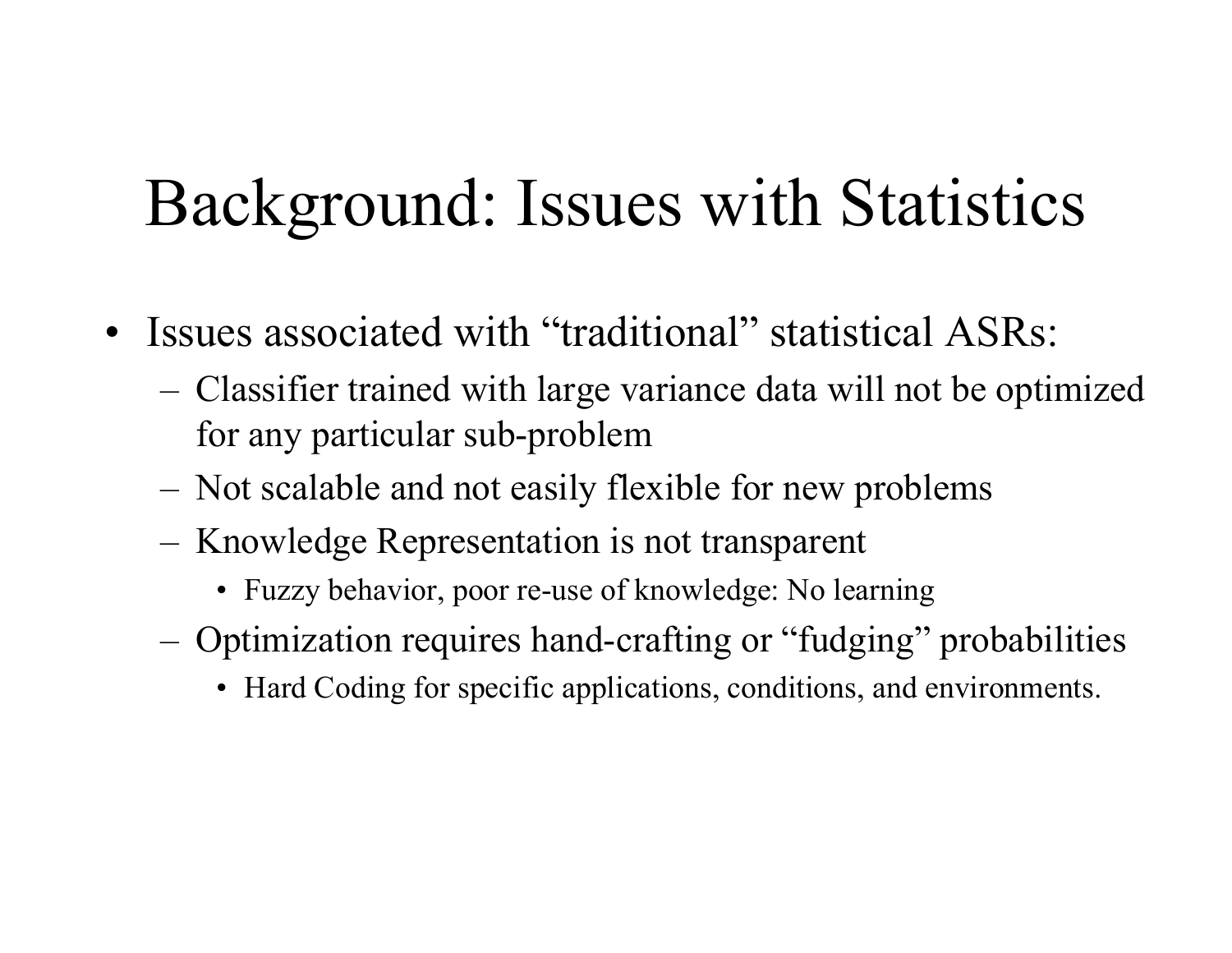# Background: Traditional ASR

- • Traditional ASR Consists of:
	- Weak Model
	- –Require Training Data
	- Feature Selection/Extraction
	- –Pattern Classification (statistical)
	- – Neighbor independent Spectral Analysis on short term time slice
- • A Better Way:
	- – Better Understanding and utilization of speech specific knowdedge
	- –Understanding Human Speech Perception

**Statistical** Feature Classification based on Frequencies

> Human Speech Perception Model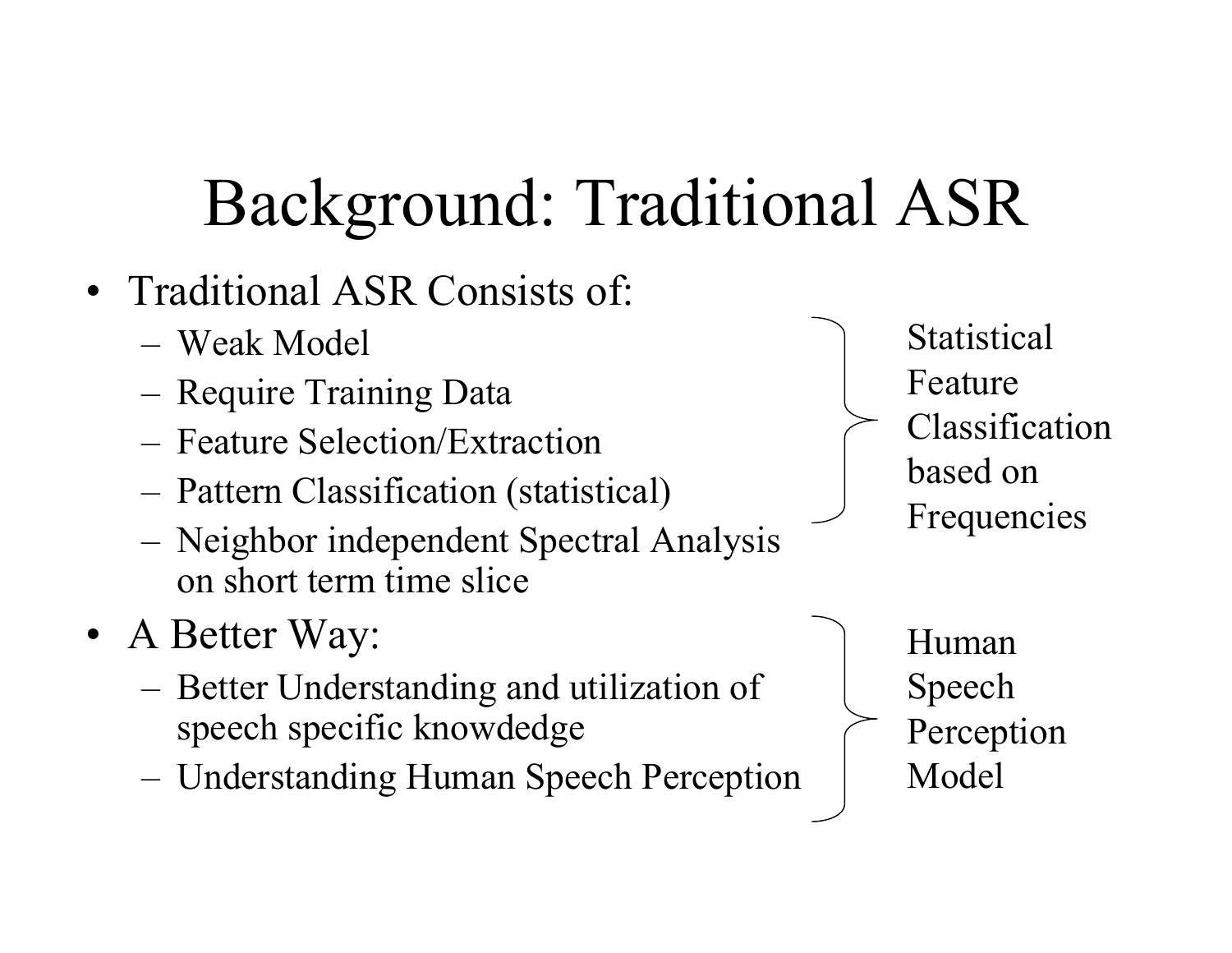## Background: Human Element

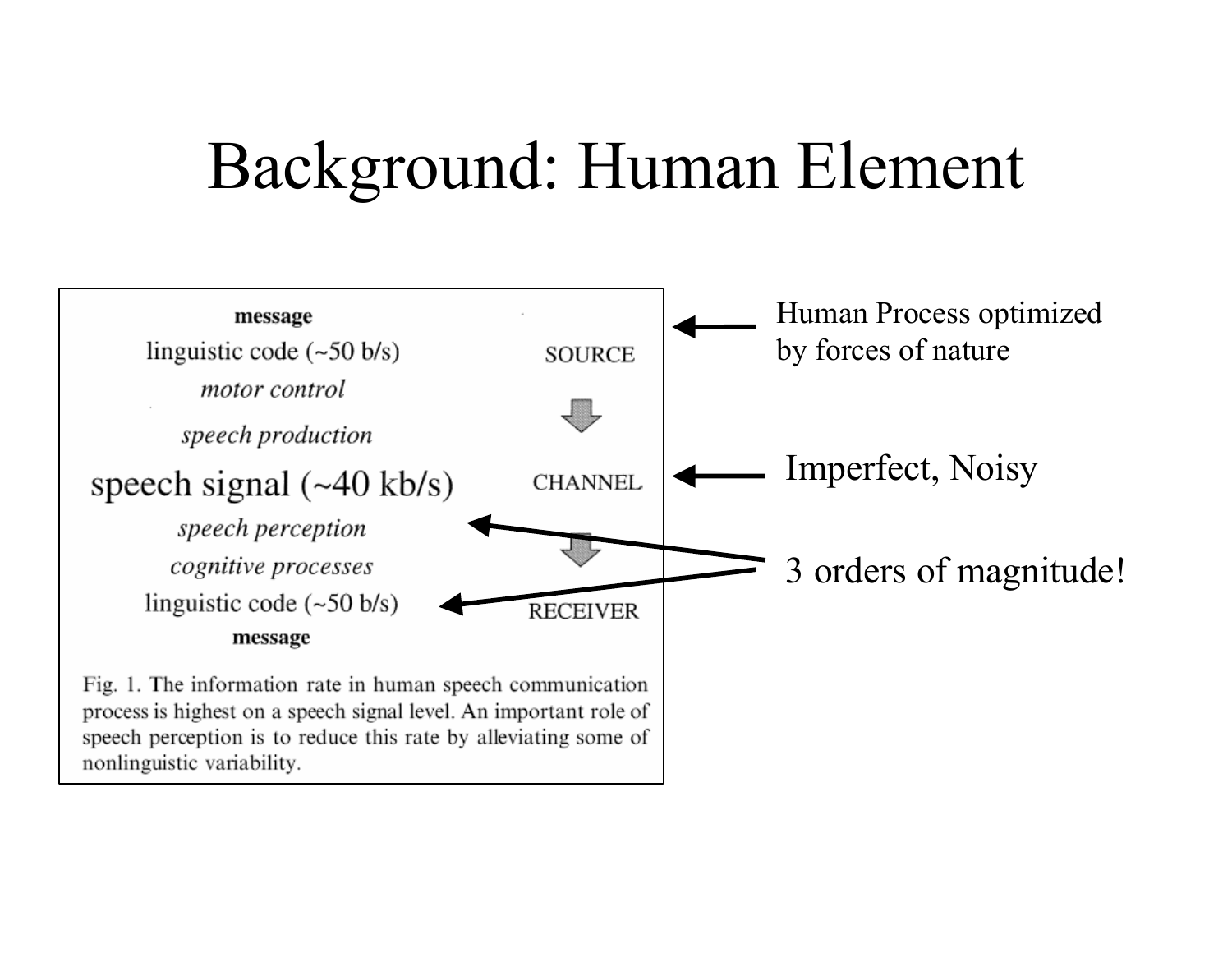# Analysis: The Signal

- Speech Signal Variables:
	- Vocal Tract
	- –Fundamental Frequency (F0)
	- and the contract of the contract of Acquired Habits (rate, accent)
	- $-$ Environment/COM Channel (noise, distortions)

Ideal ASR ignores such variables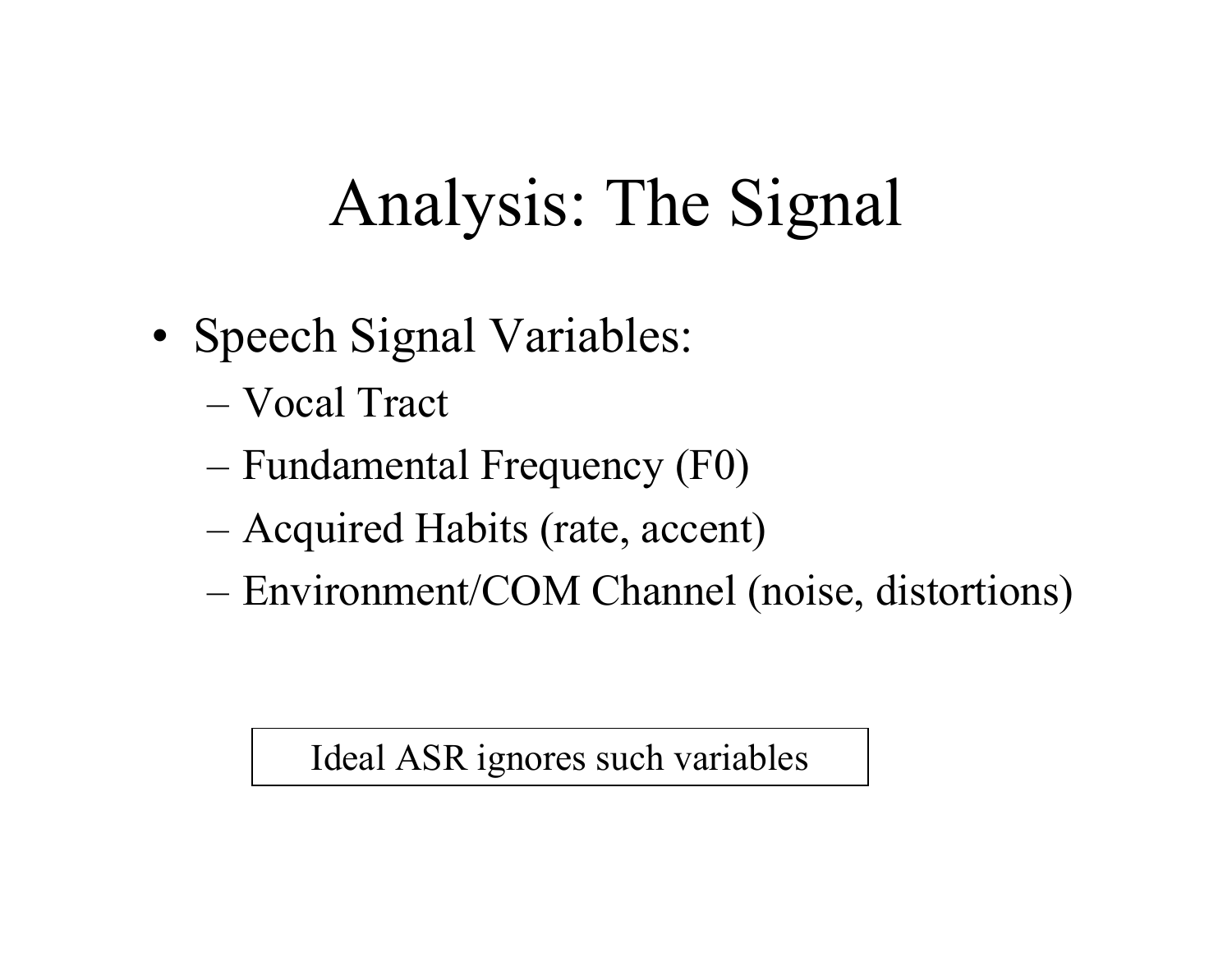# Analysis: Coding vs. Recognition



ASR Process

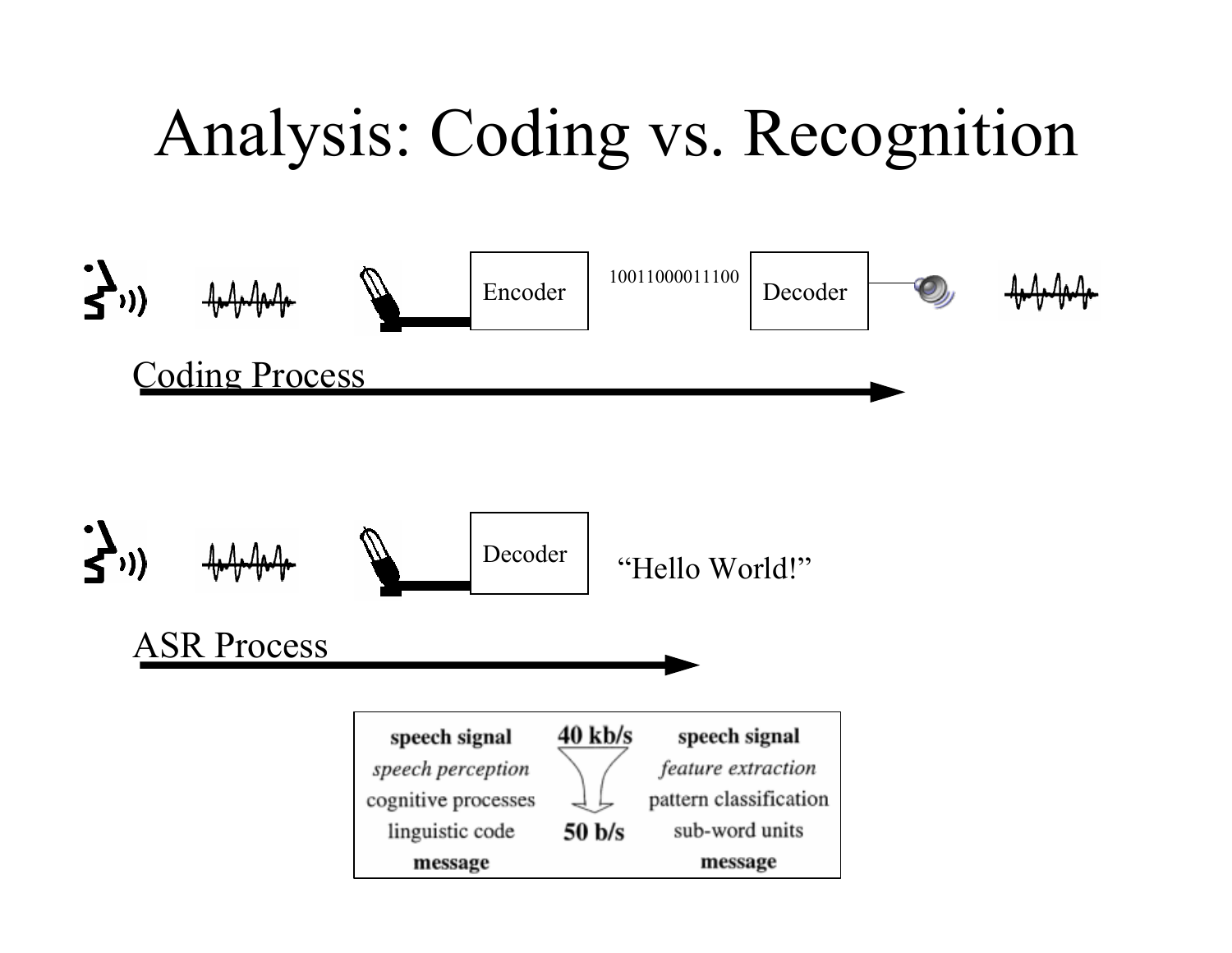# Analysis: Approach

- Reasons for delayed progress
	- Statistical Classification is well established and understood
	- –Fear of change
	- –Statistical Classifiers perform well with controlled environment
	- – Lack of understanding of the Speech model:
		- Dimensionality Reduction
- Approach:
	- Filter out what humans can not hear
	- –Filter out noise or unneeded frequencies that do not carry msg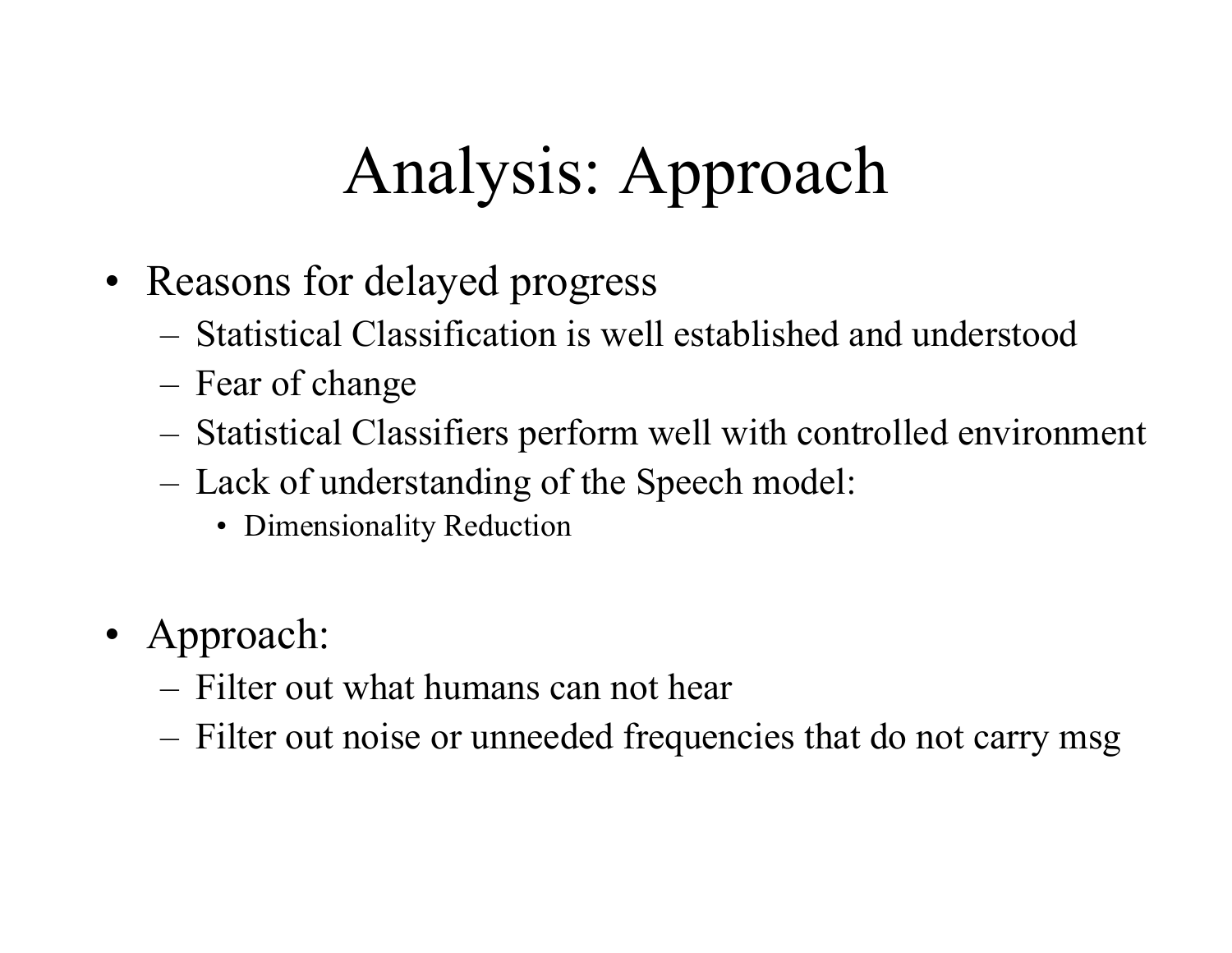# Spectral: Overview

- • Signal Processing Algos that emulate human hearing
	- –Non-Linear (Bark, Mel) Freq. Scales
	- –Spectral Amplitude Compression
	- –Decreasing Sensitivity of hearing at lower freq. (equal-loudness)
	- – Large Spectral Integration by:
		- PCA
		- Ceptstral Trucation
		- Low order autoregressive modeling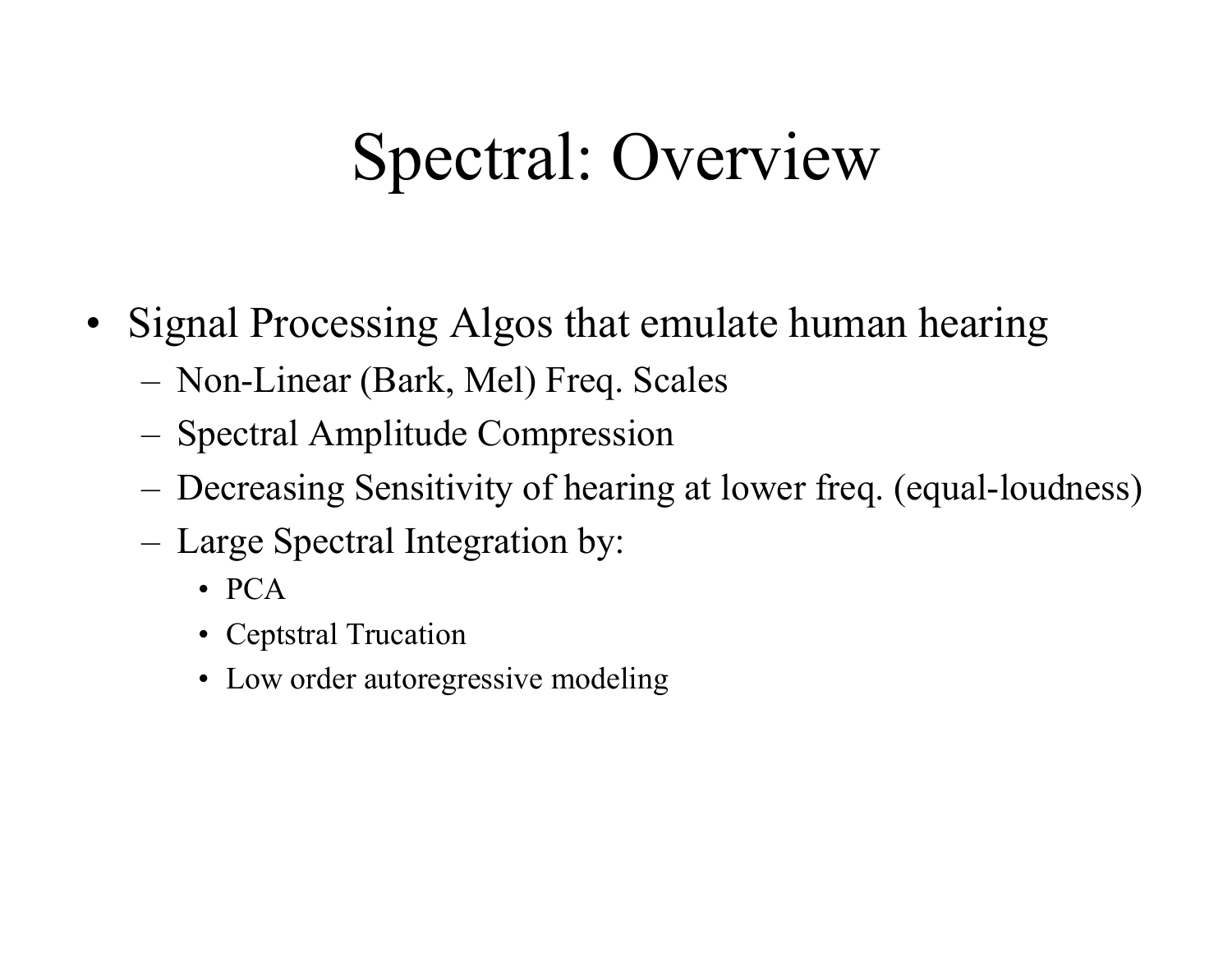# Spectral: Linear Prediction

"mathematical operation where future values of a discrete-time signal are estimated as a linear function of previous samples."

$$
\hat{x}(n) = -\sum_{i=1}^{p} a_i x(n-i)
$$
 Prediction  

$$
e(n) = x(n) - \hat{x}(n)
$$
 Error

- • Linear Predictive Coding (LPC)
	- –Compressed Representation of the *Spectral* Envelope
- • Perceptual Linear Prediction (PLP)
	- *Human characteristics* applied to engr. approximations

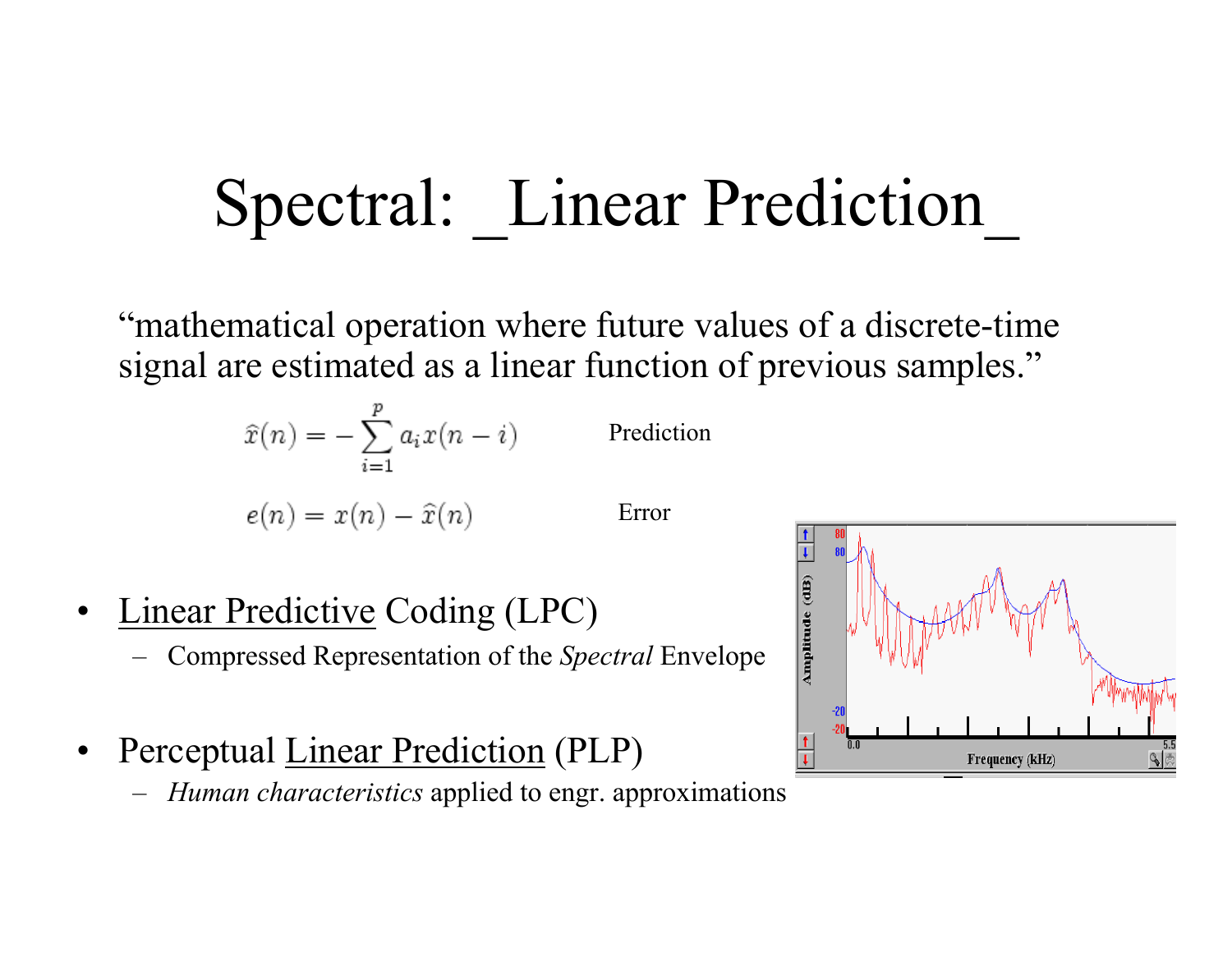### Spectral: PLP

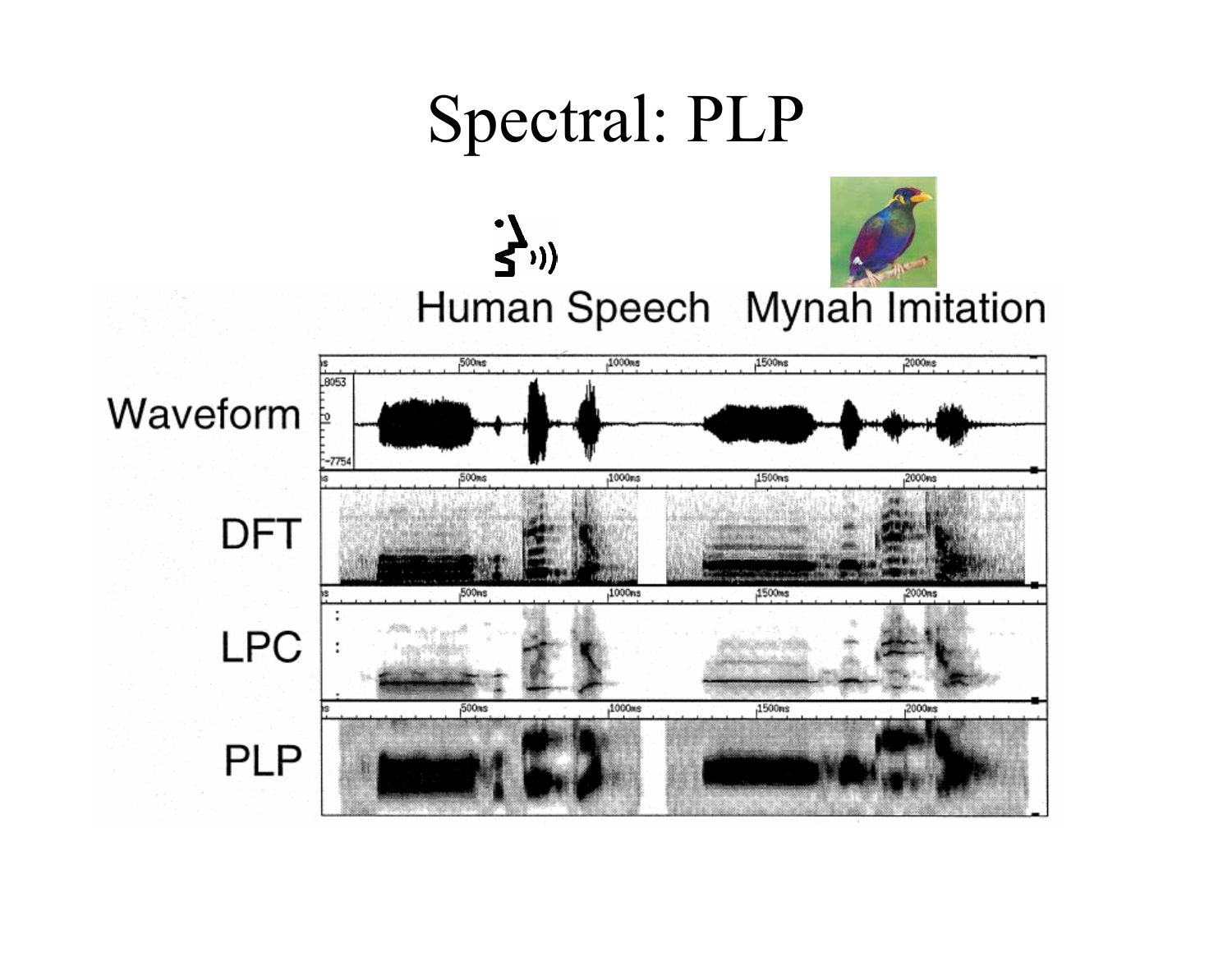# Spectral: level of detail

- Message is in gross spectral features
	- – With low-detail spectrum:
		- ASR performs better on cross-speaker data
		- Speaker dependent information is minimized
- Revisit notion of formant significance
	- –Humans do not resolve higher formants
	- – Focus on positions and shapes of whole formant clusters to extract linguistic message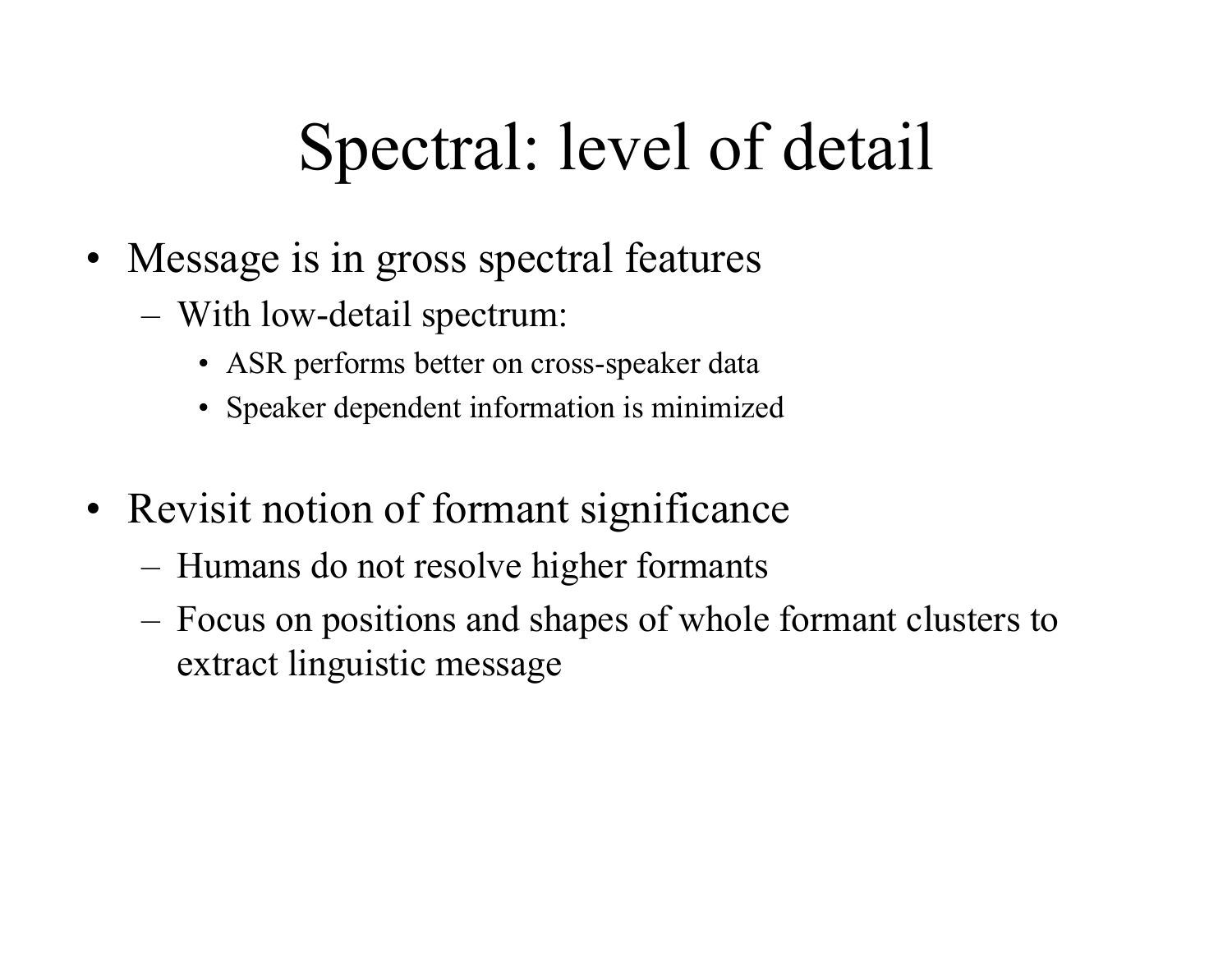## Temporal: Overview

- Traditional ASR (ie. HMM) assume signal as short (10- 20ms) steady-state segments.
	- –Each segment is represented by a vector classified as phoneme
	- – Issues with short segmenting: - CONTEXT
		- Coarticulation, forward masking, syllables, noise

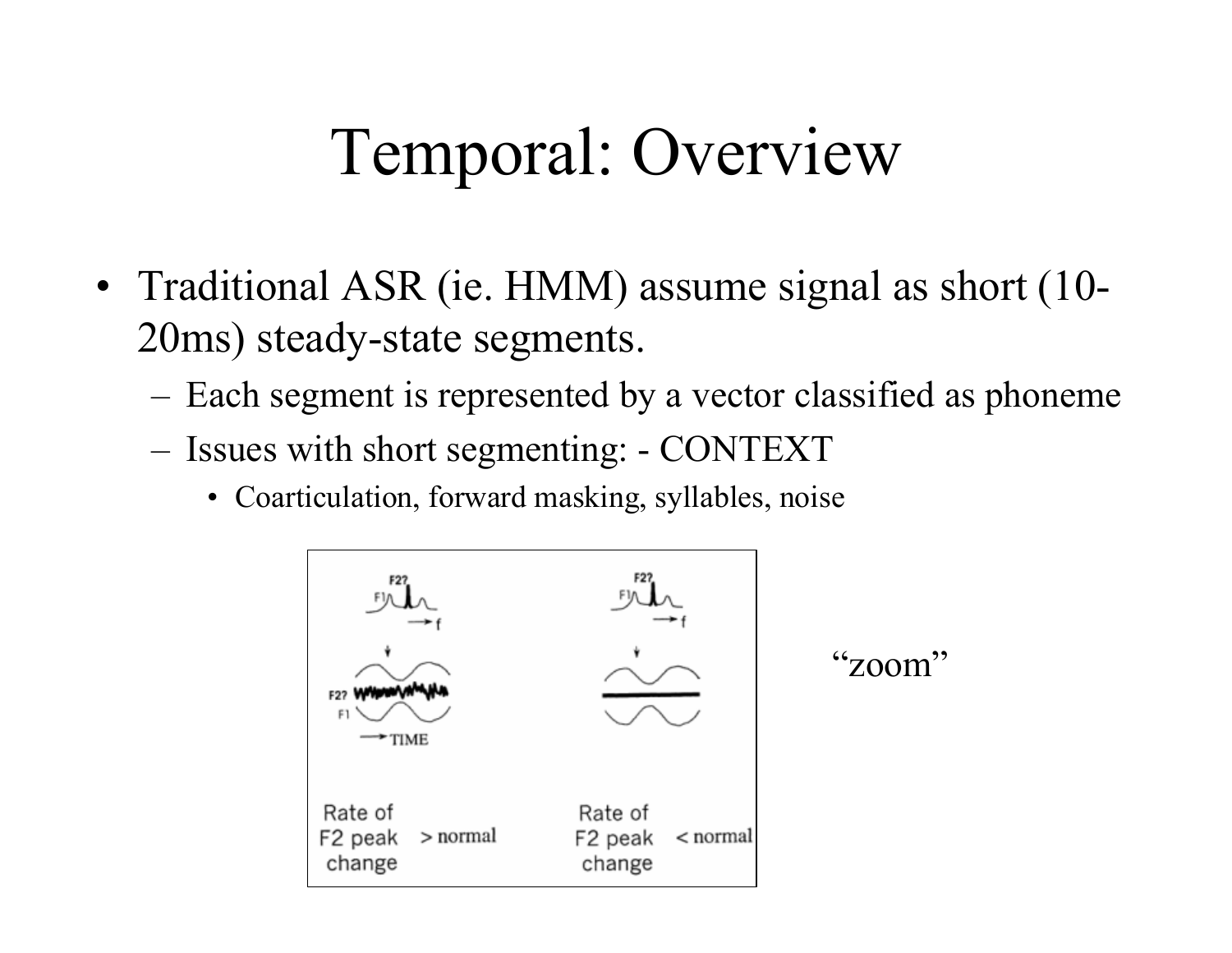# Temporal: RASTA (1)

- RelAtive SpecTrAl (RASTA)
	- – Removes fixed (slow varying) nonlinguistic components of speech features
	- Assumes "fixed" noise through time in speech
	- RASTA band-pass filtering is done on the log spectrum



RASTA **Optimization**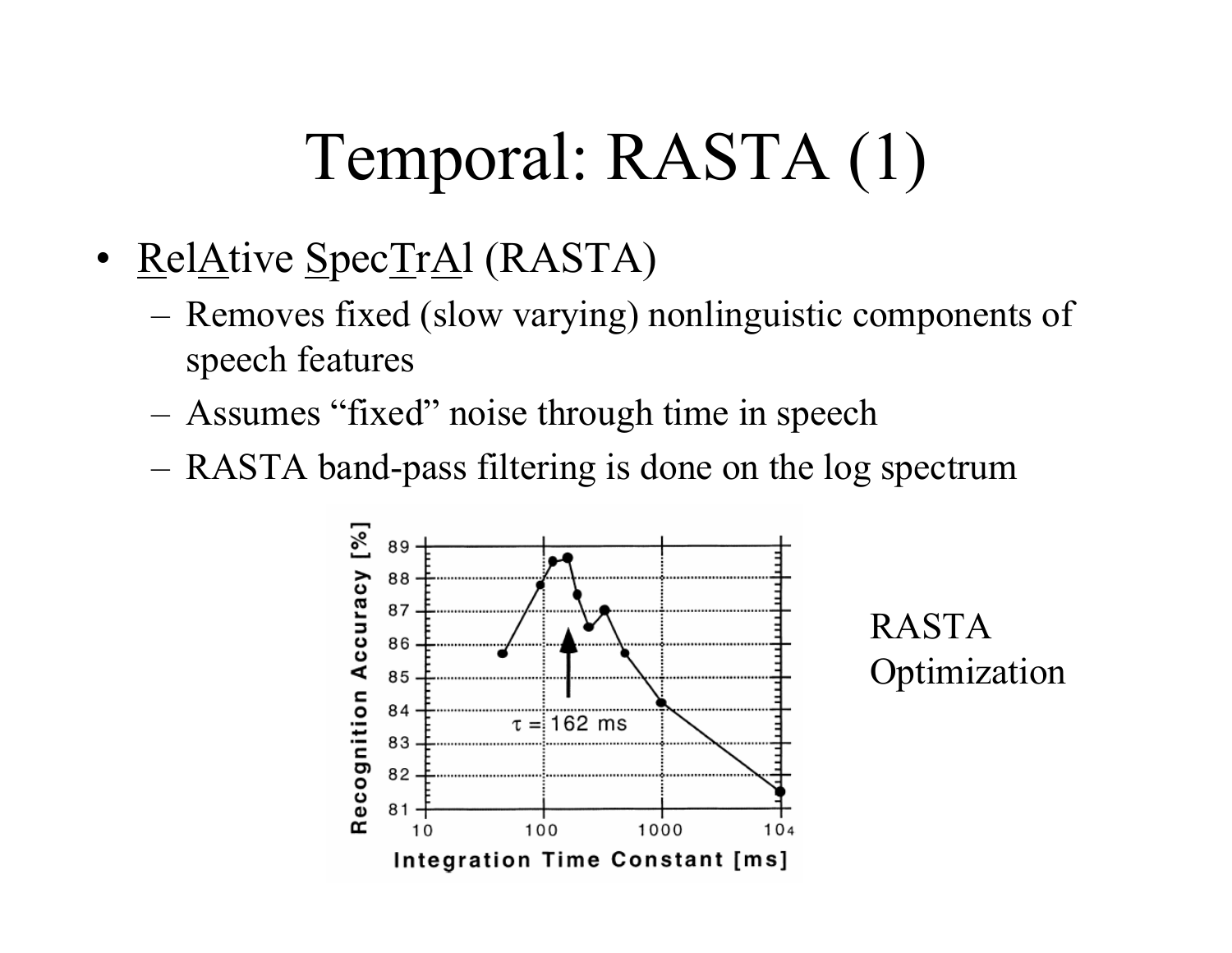## Temporal: RASTA (2)

#### **PLP**



 $/al$  $\overline{u}$  $\overline{u}$  $/el$  $\sqrt{Q}$ 

#### **RASTA-PLP**



Since RASTA Removes slow-varying features (noise), RASTA emphasizes changes in the signal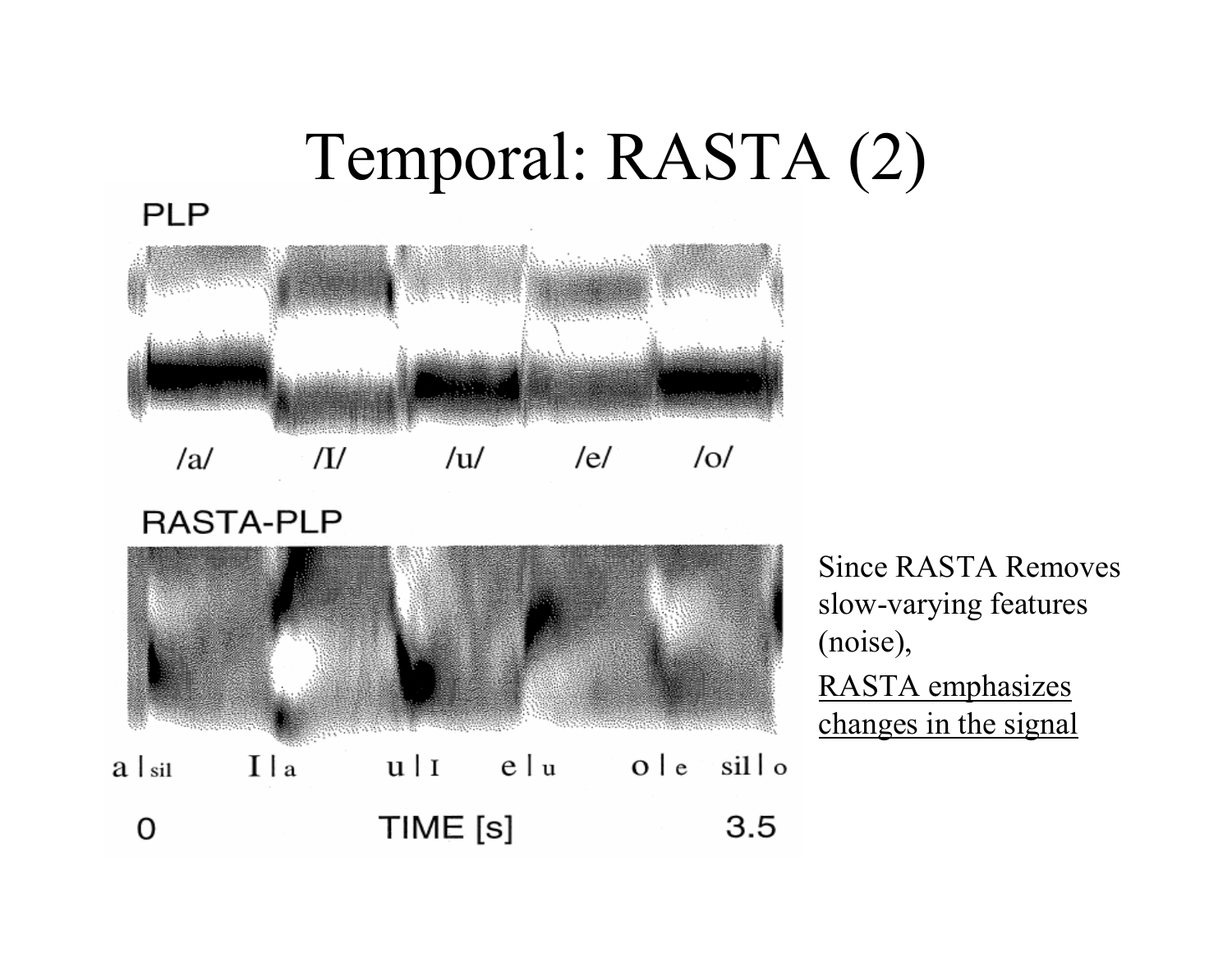## Temporal: Modulation

Primary carrier of linguistic info are changes in the vocal tract

Changes are reflected in the spectral envelope

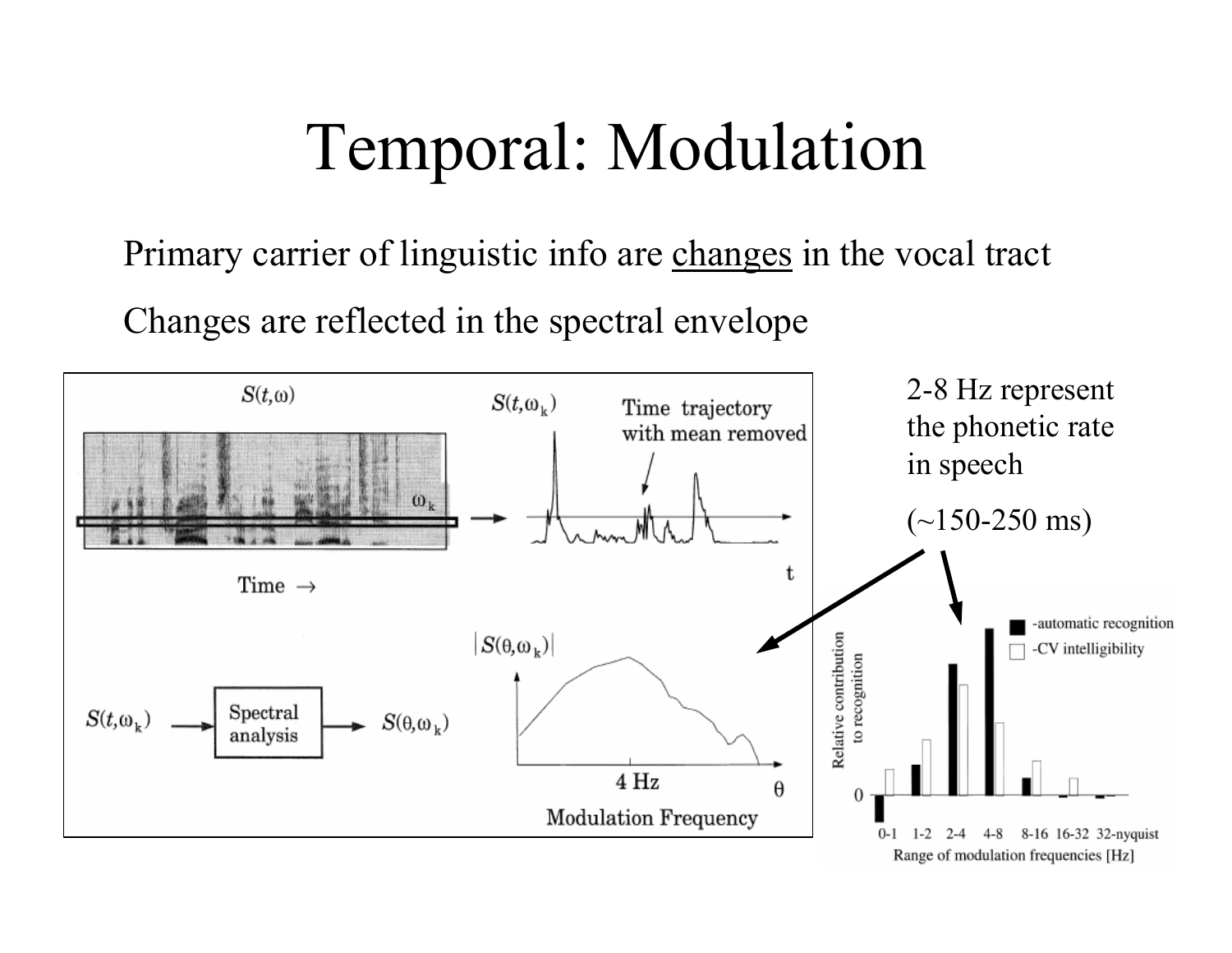## Temporal: Data-Driven RASTA (LDA)



Finite Impulse Response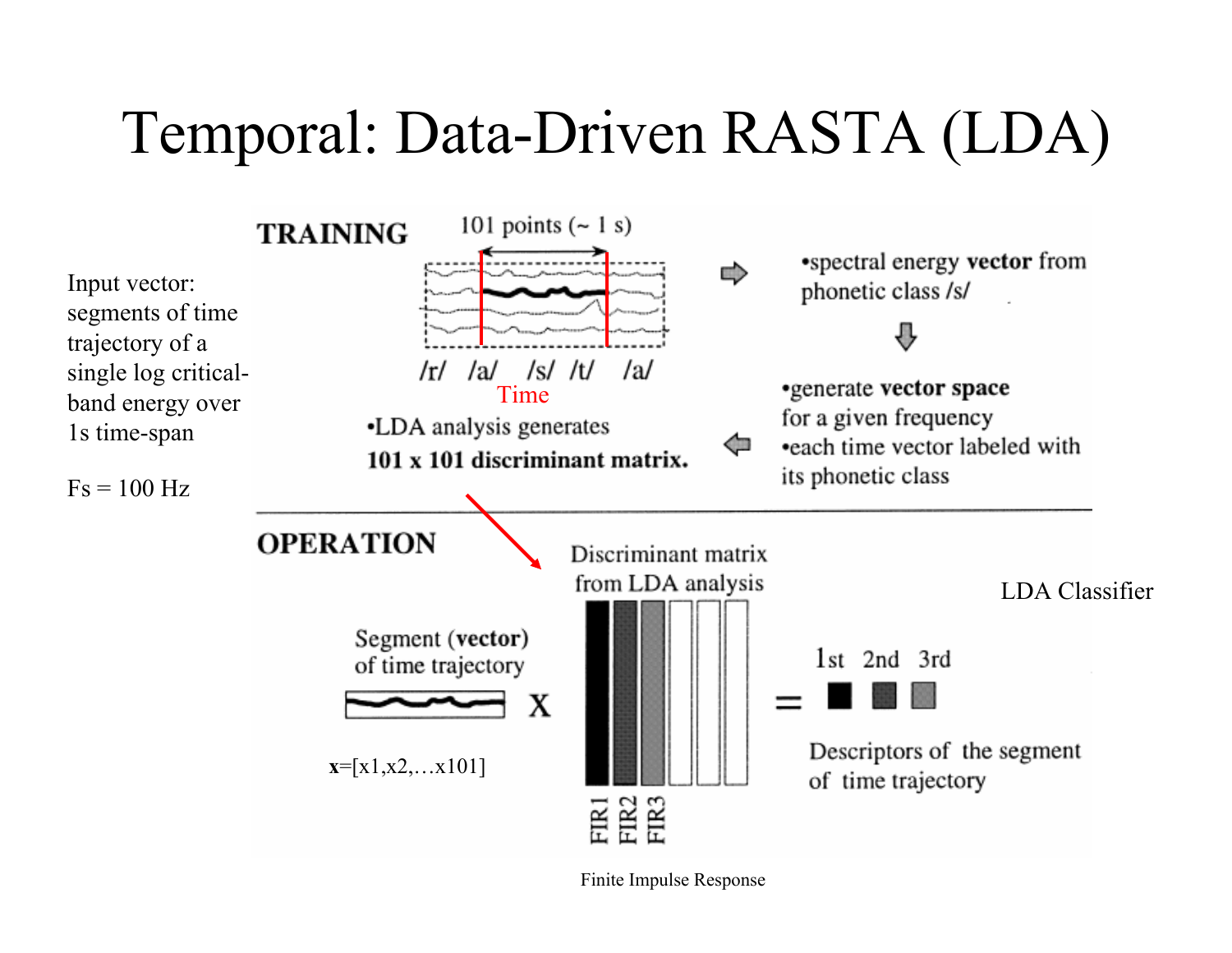#### Temporal: Data-Driven RASTA (Test)

Test Data is 30 min of hand-labeled phone conversations using critical band centered at 5 Bark (450 Hz).

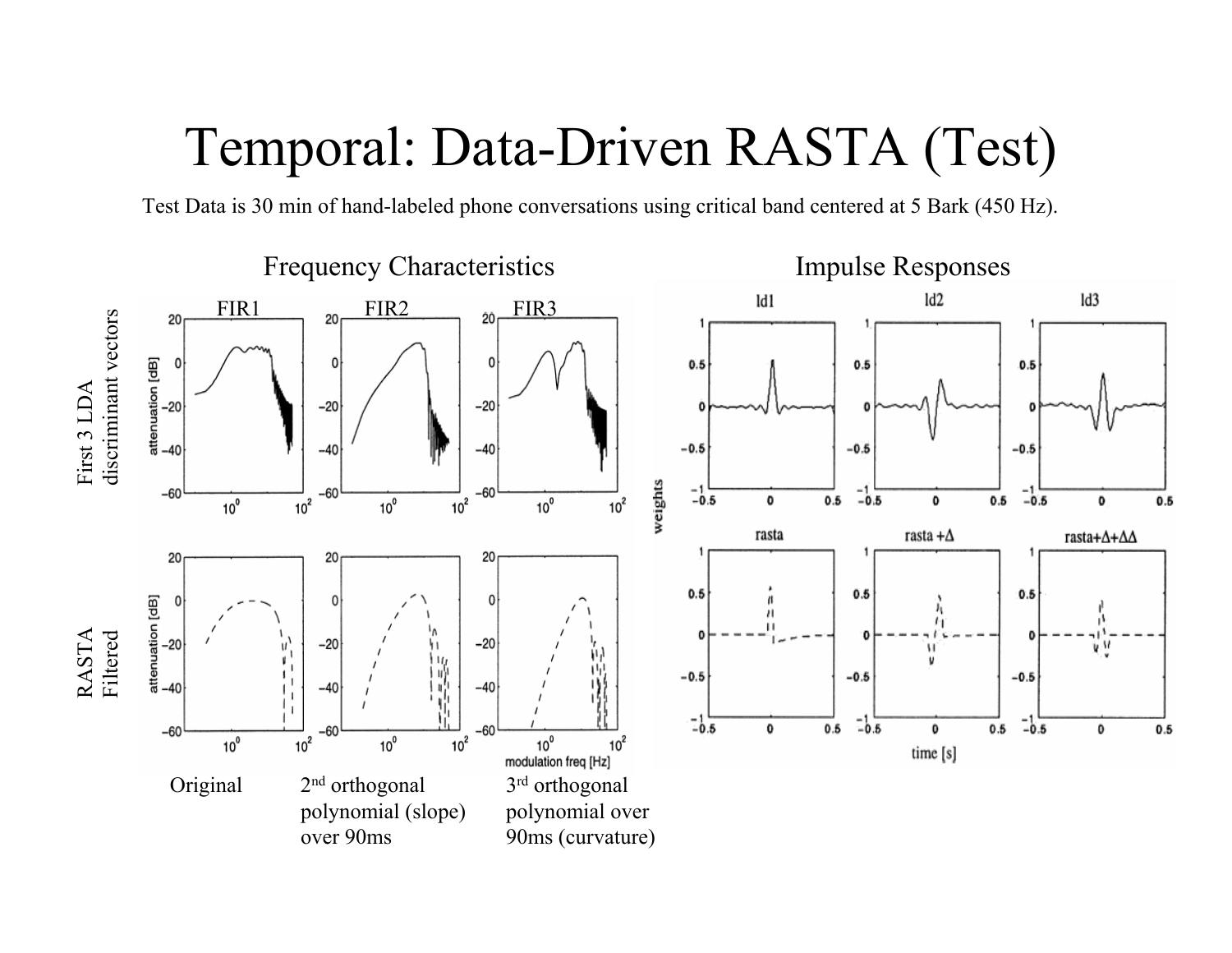## Temporal: RASTA sluggishness



Traditional short 10ms segments

Sluggish 200 ms resolution

PLP

RASTA-PLP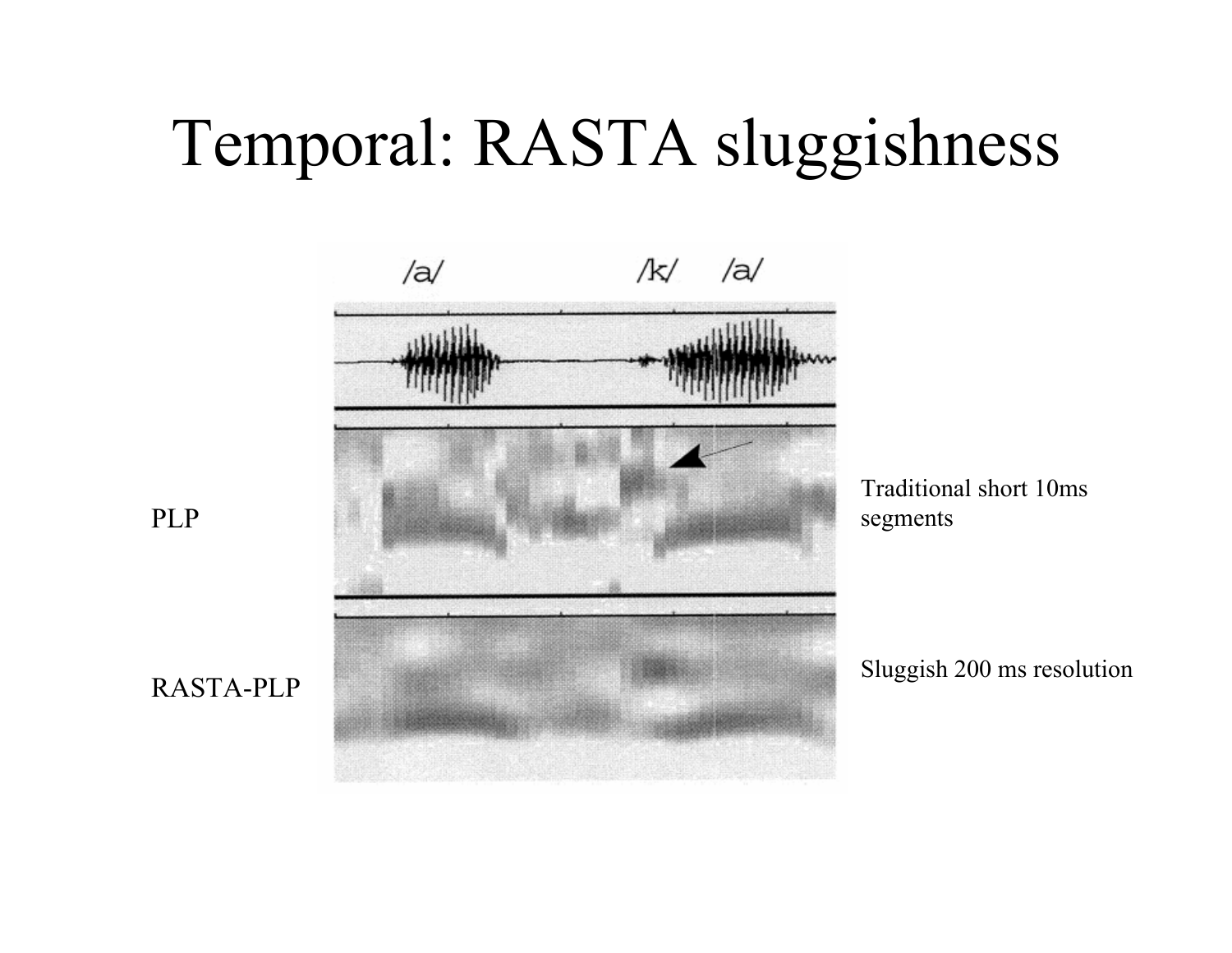## Temporal: Masking (1)

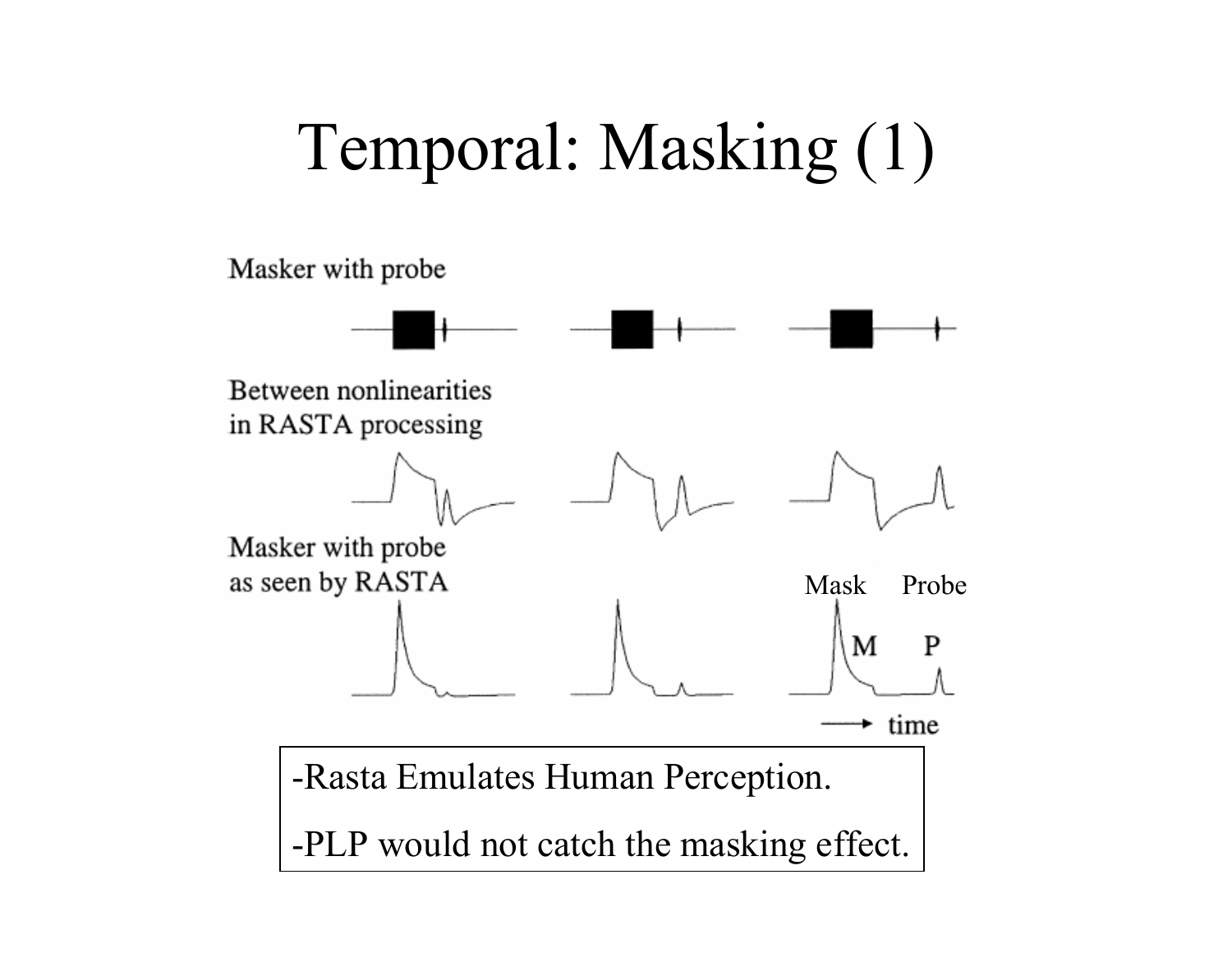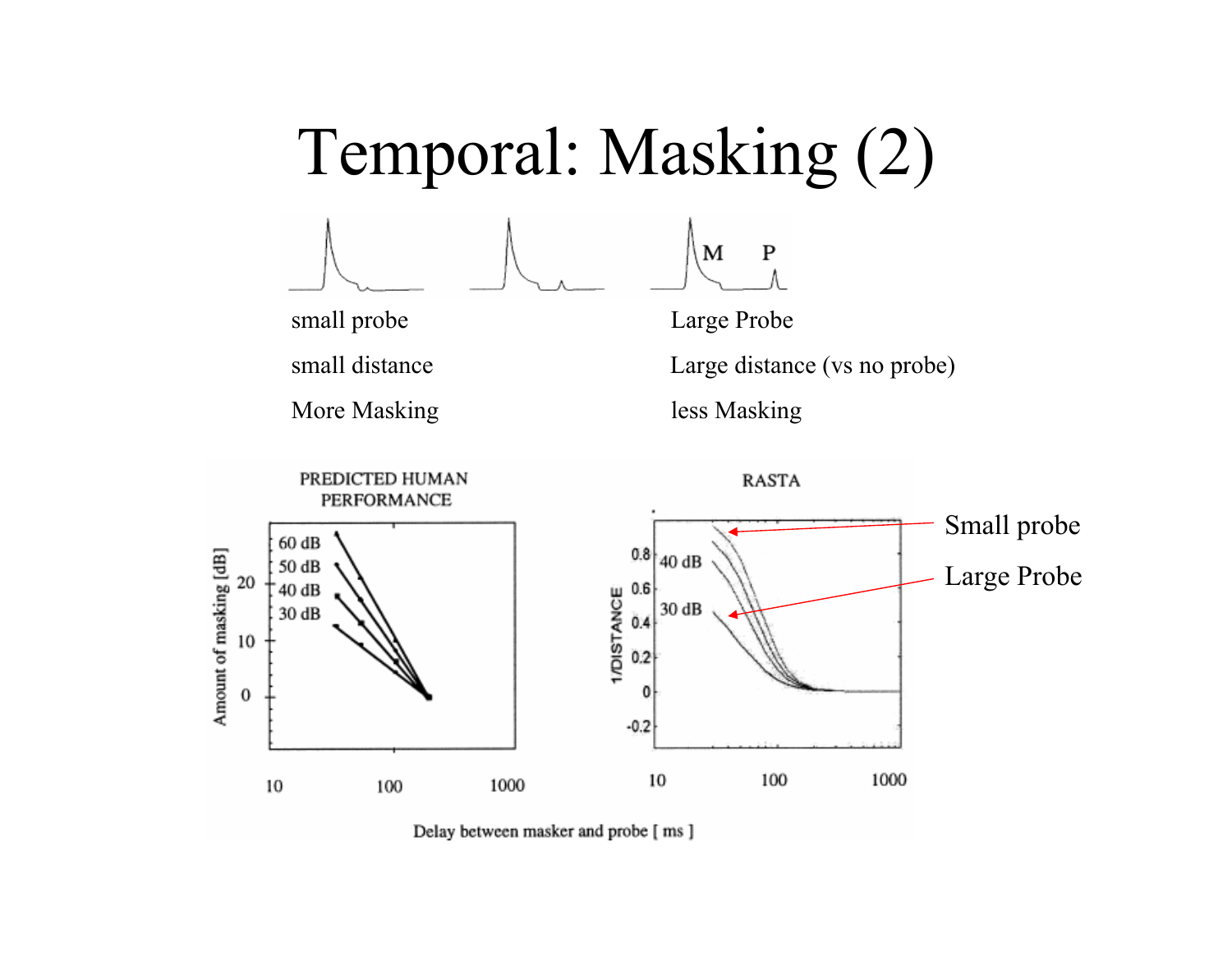## Partial Information (1)

- •Speech signal is easily corrupted or distorted by noise
- •Noise has minimal effect on human perception
- • Humans split the signal in sub-bands (redundant information in each sub-band)
	- Then decode individual sub-bands, drop bands with high noise
	- –Reliable information from one sub-band is sufficient to discard others

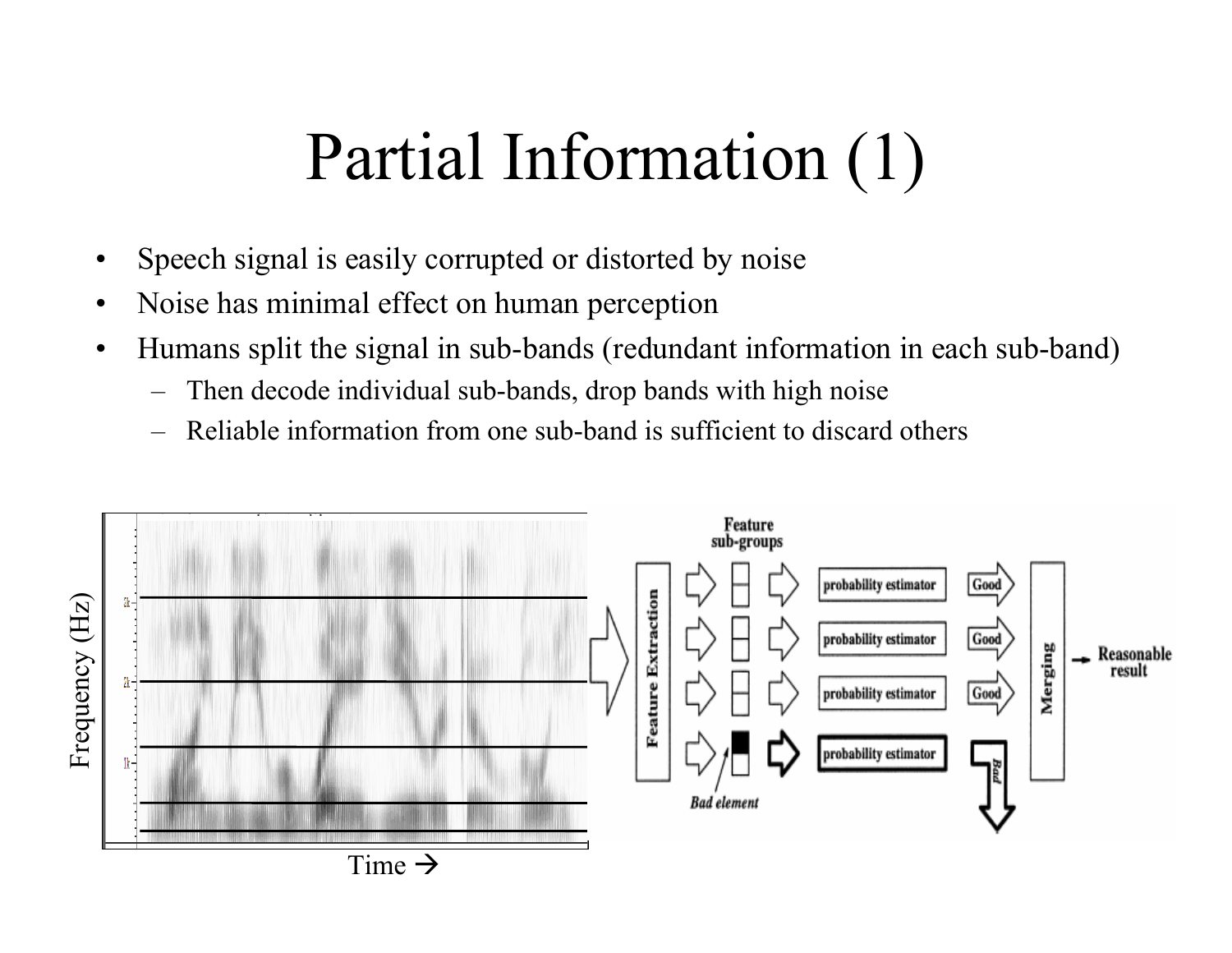## Partial Information (2)



Slow ASR degradation when omitting information from the signal: Verifies Redundancy